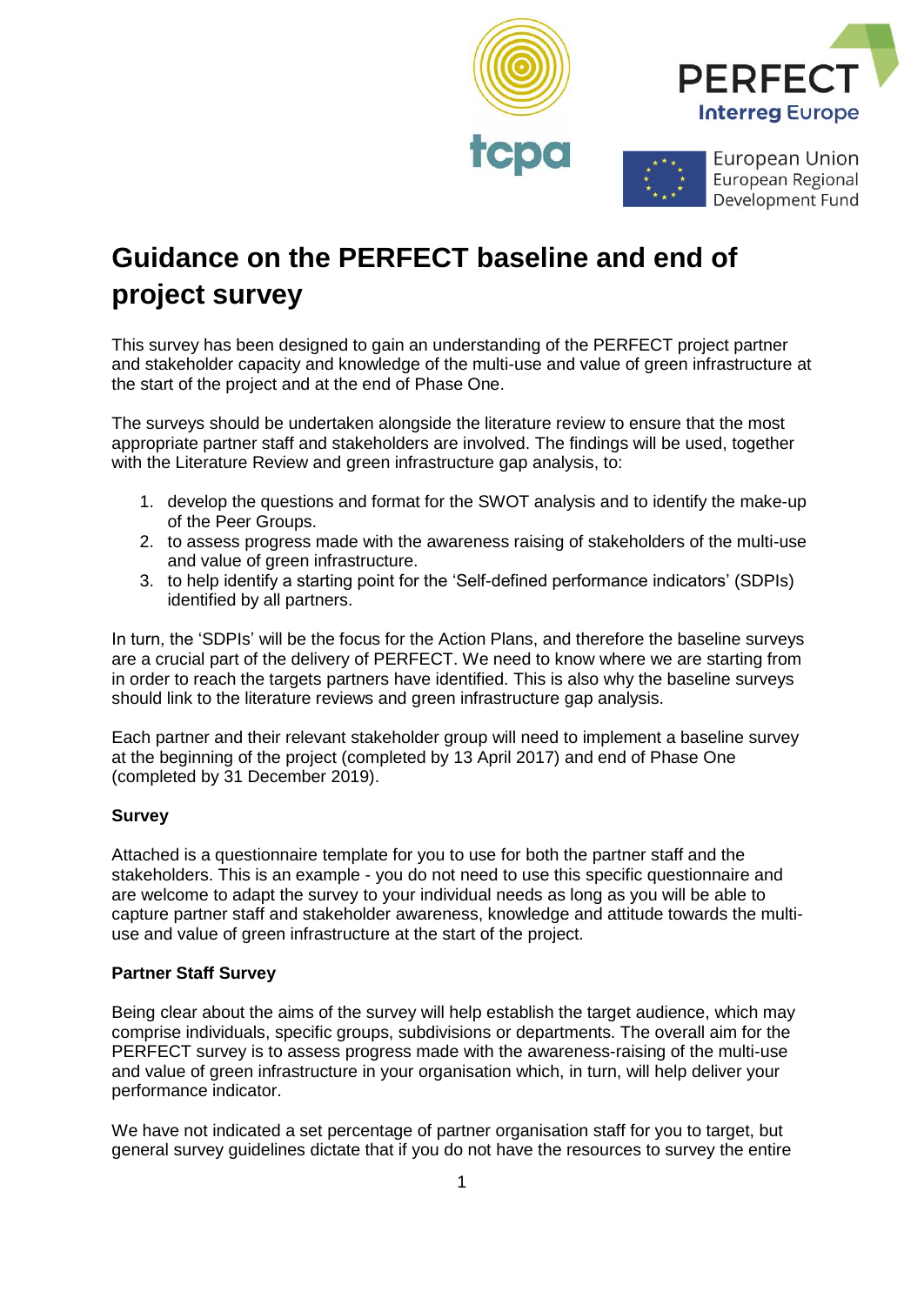

European Union European Regional Development Fund

organisation, you do need to carefully select a sample group of people to be in your study who are going to be representative of what you are trying to find out. This is where a link with the Literature review will be valuable because you might want to include staff from departments such Health or Housing departments, Leisure, Tourism, or Economic Development.

#### **Stakeholder Survey**

It is up to each partner to adapt the questionnaire for the stakeholder questions. It is important that you conduct the survey with all the stakeholders identified in the application, although it is recommended that you might want to expand on this list if possible. It is acceptable for you to complete the stakeholder survey as part of your first stakeholder meeting or ask for this to be completed before or after the meeting. It is important process to establish how much awareness stakeholders have about investment in green infrastructure, not only its multiple uses but that through this, there are quantifiable social, economic and environmental benefits.

Please submit all information to [jessica.fieth@tcpa.org.uk](mailto:jessica.fieth@tcpa.org.uk) before Friday 14<sup>th</sup> April.

This guidance document has been prepared by the Town and Country Planning Association as the Lead Partner in the PERFECT project. PERFECT is a five-year long project funded by INTERREG Europe looking at the multiple benefits of green infrastructure for climate change adaptation, health and energy.

TCPA website:<https://www.tcpa.org.uk/>

PERFECT website:<http://www.interregeurope.eu/perfect/>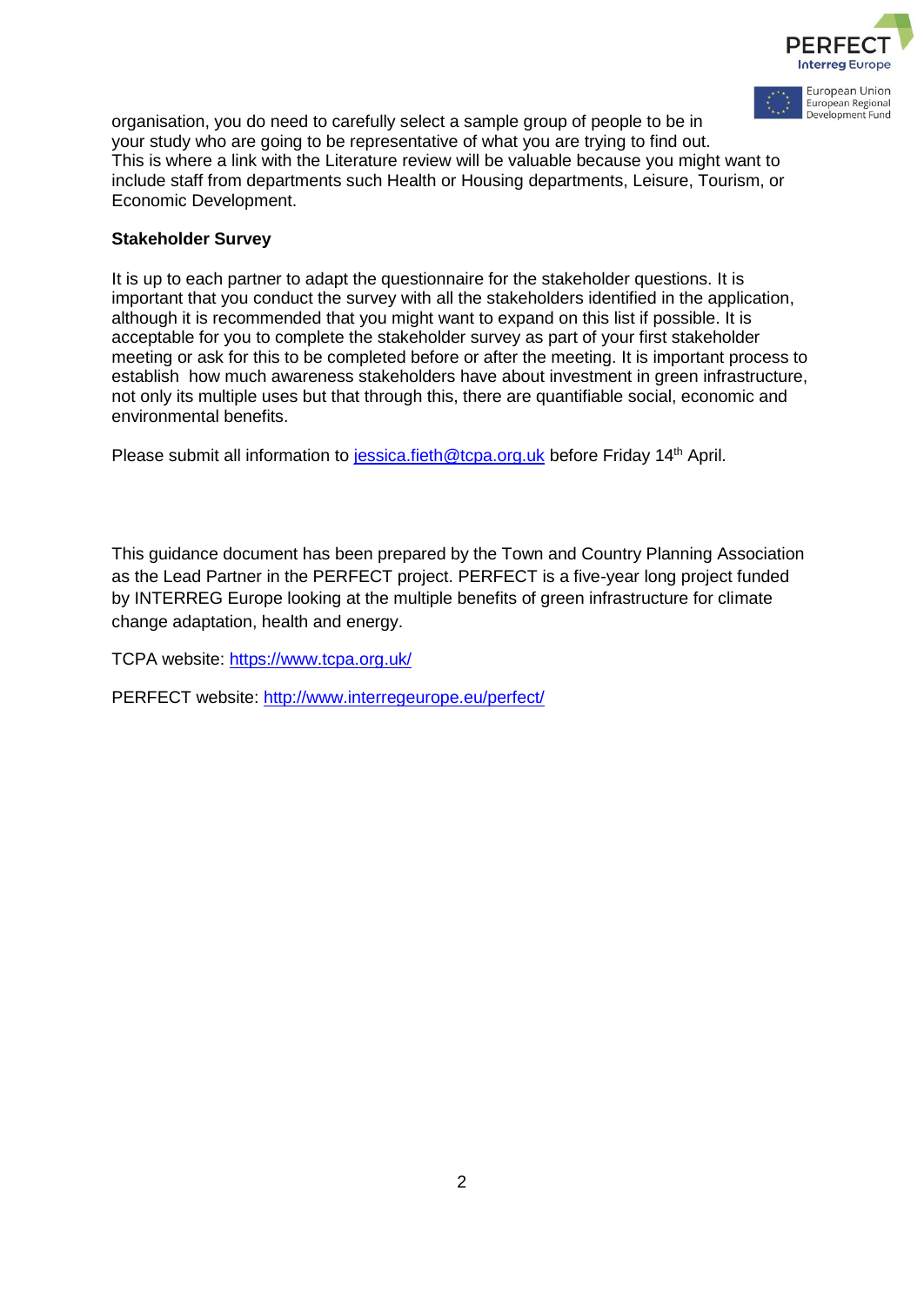



#### **PERFECT Questionnaire for partners and stakeholders**

1. What does the term green infrastructure mean to you?

Please respond by listing what you feel is defined by the term green infrastructure:

- 2. Role in PERFECT project:
	- a. Partner…………………………………☐
	- b. Stakeholder……………………………☐
	- c. Organisation……………………… □
- 3. Personal details Name (optional): Email (optional): Job title:
- 4. Please tick the description below that best describes your role (select all that apply): Politician/elected member………….. ☐

| Director/senior executive □      |
|----------------------------------|
| Head of service/senior manager □ |
|                                  |
|                                  |
|                                  |
|                                  |

5. Please tick your profession (if applicable):

| Parks and Recreation □ |
|------------------------|
|                        |
|                        |
|                        |

6. Have you heard of the term 'green infrastructure'?

7. Are you aware that the term 'green infrastructure' is used to describe networks of green spaces, parks, gardens, trees, green roofs, rivers, lakes and other waterways? Yes.………………………………□

No……………………………… □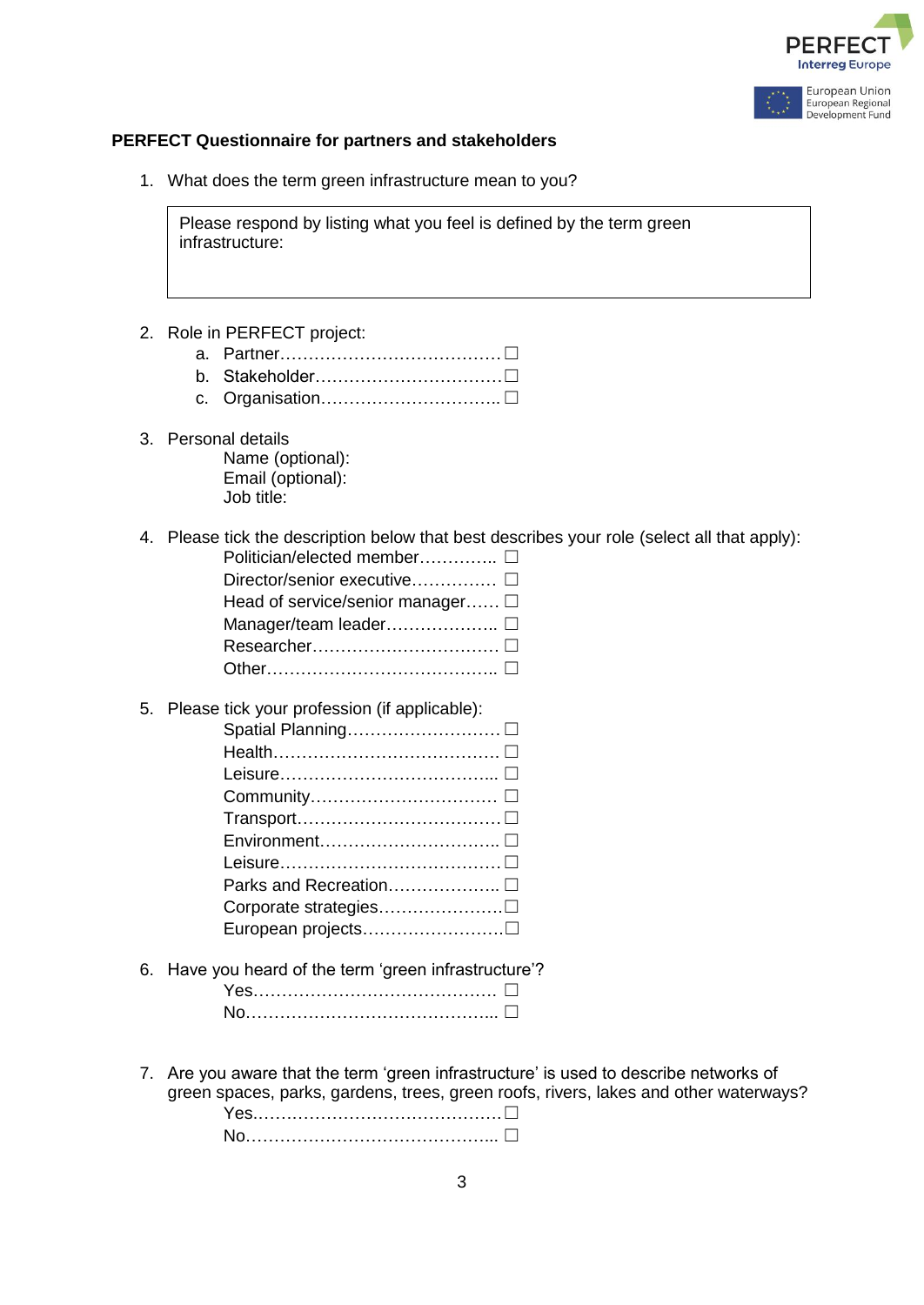

| European Union    |
|-------------------|
| European Regional |
| Development Fund  |

8. Do you think that green infrastructure is relevant to the work that you, personally, do?

| If yes, how? |  |
|--------------|--|

9. Do you think that green infrastructure is relevant to the work that your organisation does?



| If yes, how? |  |  |  |
|--------------|--|--|--|
|              |  |  |  |

10. Do you think that improving green infrastructure should be a priority in the work that you or your organisation does?

11. Do you think that creating new green infrastructure should be a priority in the work that you do, or that your organisation does?

| Yes…………………………………… □ |  |
|---------------------|--|
|                     |  |
|                     |  |
|                     |  |

12. The following questions relate to the economic impact and viability of green infrastructure in your area. In the table below, please give your answers on a scale of  $0 =$  rarely or never, to  $5 =$  always or almost always:

| Do you think that the cost of creating and looking<br>after green infrastructure is justified by the<br>benefits it brings? |  |  |  |
|-----------------------------------------------------------------------------------------------------------------------------|--|--|--|
| Do you think that high quality green infrastructure<br>provides economic benefits to an area?                               |  |  |  |

13. Have you, or your organisation, considered using economic development funding (for instance, ERDF funding, regional funding etc.) to pay for green infrastructure projects?